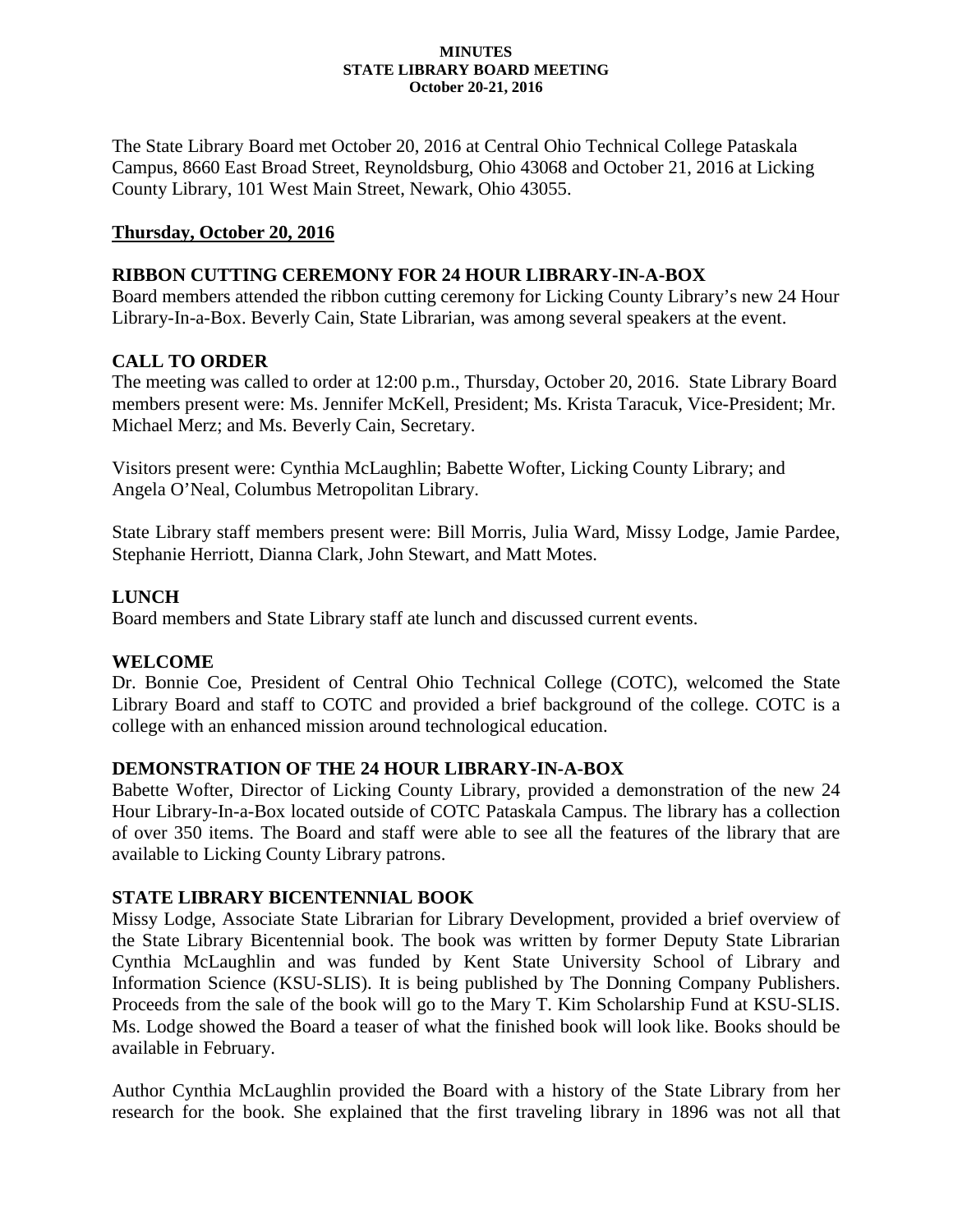different from the new 24 Hour Library-In-a-Box. Although library service has changed quite a bit, it has also stayed the same. Ms. McLaughlin shared excerpts from State Library Annual Reports from throughout the State Library's history. She explained that the library's mission stayed the same throughout history—to serve Ohio's state government and citizens. Ms. McLaughlin also shared unique findings of interest from her research.

### **SEO TRAINING ON DEMAND**

John Stewart, Information Technology Supervisor, and Matt Motes, Information Technologist, presented the Board with information about SEO Library Center's Training on Demand Program. They provided a history of how mobile training has evolved over the years from its start in 1998 with a Mobile Computer Training Lab in a converted bus to today with the current Training on Demand that includes training on many different kinds of technology including 3D printing, laser engraving, vinyl cutting, and use of mobile devices. Mr. Motes demonstrated the 3D printer for the Board by printing a small model of Ohio.

### **PLANNING TO BECOME A DPLA SERVICE HUB**

Angela O'Neal from Columbus Metropolitan Library provided the Board with an overview of her experience with planning to become a Digital Public Library of America (DPLA) service hub. Ms. O'Neal described DPLA as a portal for discovery. She demonstrated the DPLA website and explained that it pulls all the items from collections across the country and makes them available to search in one place. She further explained that the project in Ohio is a collaboration of several Ohio institutions, and it is funded with LSTA and OPLIN funds. Many organizations in Ohio already have digital content to contribute. Ms. O'Neal said that the application for Ohio to join DPLA was submitted August 5.

Missy Lodge, Associate State Librarian for Library Development, continued the DPLA discussion with the next steps for Ohio. The official title of the Ohio project is Ohio Digital Network. Ohio's application was accepted on October 4. Ms. Lodge explained that there will be a several-month process in which new staff will be hired, partner meetings will take place, software will be installed, and harvesting will be done. There will be over 50,000 items in the collection when it is made available on DPLA.

### **SUCCESSION PLANNING**

Stephanie Herriott, Human Resources Administrator, started the process of succession planning for the State Librarian position with the Board. Beverly Cain, State Librarian, has no plan to retire for at least three years.

### **DINNER**

The State Library Board members and staff went to dinner.

### **Friday, October 21, 2016**

### **BUSINESS MEETING**

The State Library Board members continued the meeting in order on Friday, October 21, 2016 at 9:03 a.m.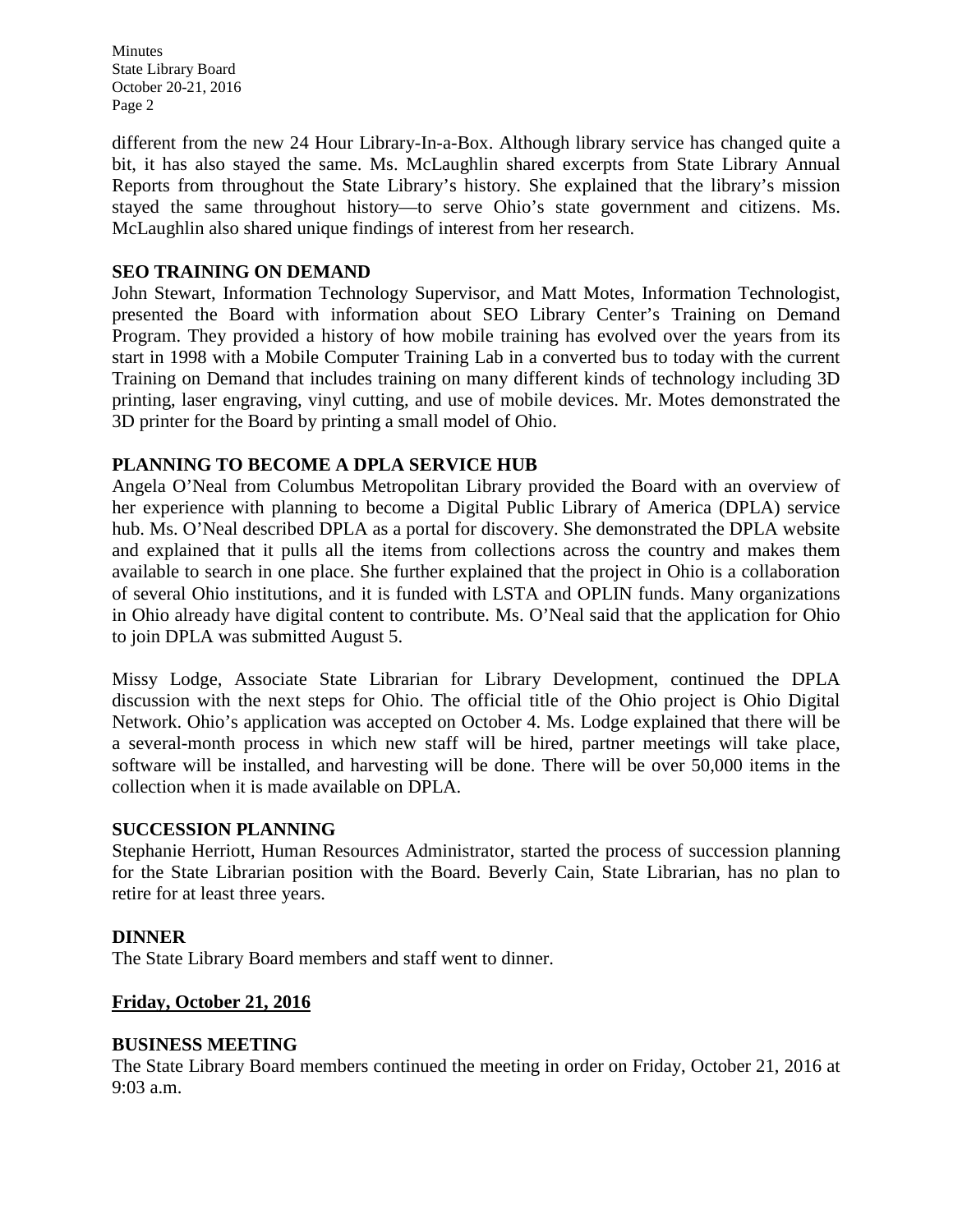State Library Board members present were: Ms. Jennifer McKell, President; Ms. Krista Taracuk, Vice-President; Mr. Michael Merz; and Ms. Beverly Cain, Secretary.

Visitor present was: Doug Evans, Ohio Library Council.

State Library staff members present were: Bill Morris, Julia Ward, Missy Lodge, Jamie Pardee, Dianna Clark, John Stewart, and Carla Bartram.

### **APPROVAL OF MINUTES**

Mr. Merz moved (M-29-16) that the minutes of the September 15, 2016 Board meeting be approved.

Ms. Taracuk seconded the motion. The motion passed with Ms. McKell, Ms. Taracuk, and Mr. Merz voting "aye."

# **PUBLIC PARTICIPATION**

There were no requests for public participation.

### **LSTA REPORT**

### **LSTA Five-Year Evaluation**

Tom Clareson of The Bishoff Group joined the Board meeting remotely via speakerphone to give an overview of the LSTA Five-Year Evaluation process. Mr. Clareson explained that the evaluation that The Bishoff Group is conducting covers LSTA activities from the 2013-2017 Five-Year Plan. Information gained from the evaluation will be used to write the 2018-2022 Five-Year Plan. Work for the evaluation started in August 2016 and will conclude January 2017 with submittal of the final evaluation. Mr. Clareson explained some of The Bishoff Group's process which included document review and staff interviews, data analysis, a statewide survey, focus groups held throughout the state, and external stakeholder interviews. The Bishoff Group will present the final LSTA Five-Year Evaluation to the State Library Board at its January 19 meeting.

# **STATE LIBRARIAN'S REPORT**

### **Information Literacy Proclamation**

Beverly Cain, State Librarian, presented the Board with Governor John Kasich's proclamation declaring October 2016 as Information Literacy Month. This is part of a national effort to promote information literacy.

# **UNFINISHED BUSINESS**

There was no unfinished business.

### **NEW BUSINESS**

### **Consumer Advisory Committee Appointments**

Beverly Cain, State Librarian, presented to the Board candidates to be considered for appointment to the State Library's Talking Book Consumer Advisory Committee.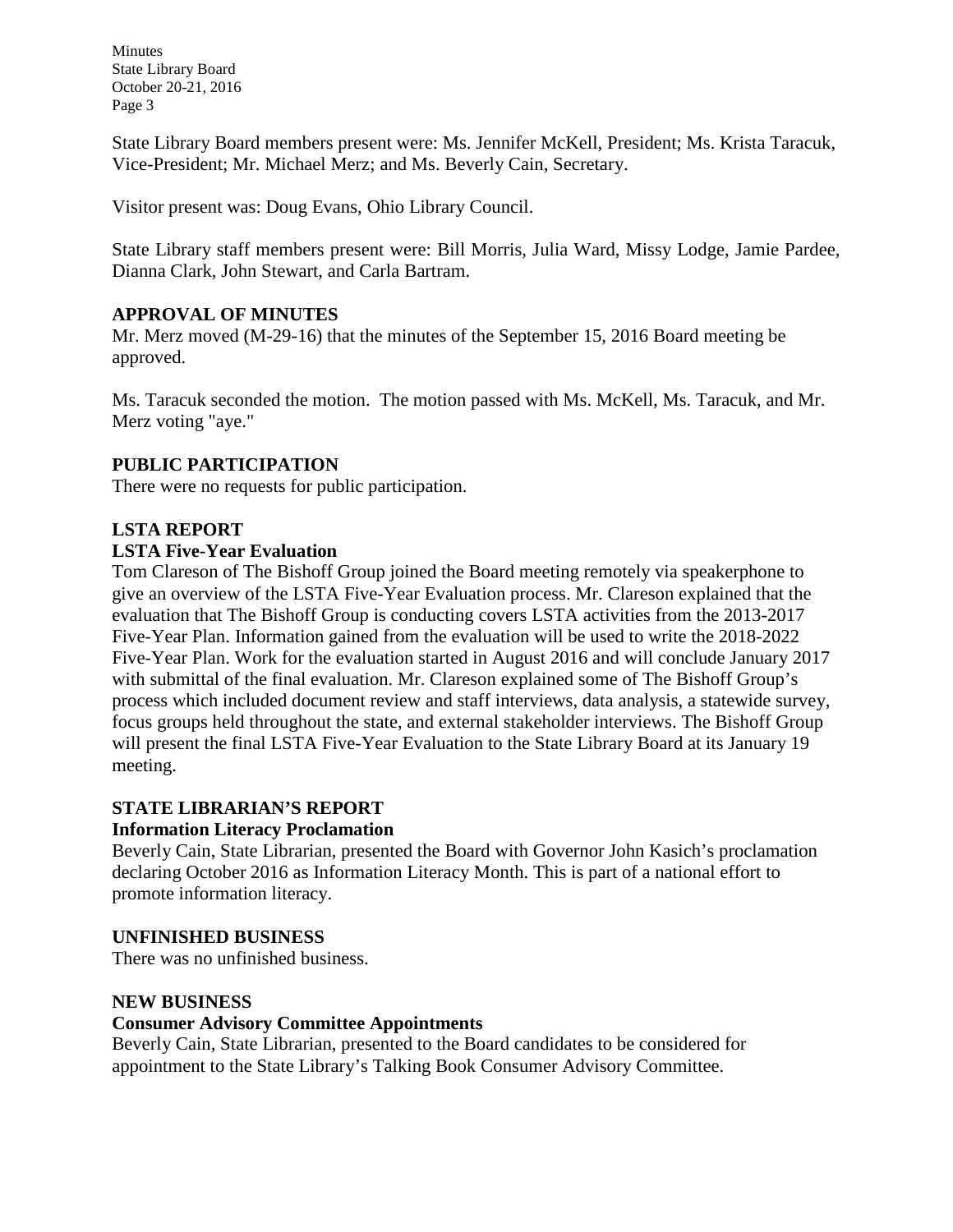Ms. Taracuk moved (M-30-16) that the following persons be appointed to the State Library's Talking Book Consumer Advisory Committee for a three-year term, November 1, 2016 – October 31, 2019:

Consumer Representatives:

Irwin Hott (Re-appointment) Beth Levine (Re-appointment) Elizabeth Sammons (Initial Term) Claire Williams (Re-appointment)

Mr. Merz seconded the motion. The motion passed with Ms. McKell, Ms. Taracuk, and Mr. Merz voting "yes."

# **State Library Board Nomination**

Bill Morris, Governmental Affairs Coordinator, outlined the process that the Board of Education would like the State Library to follow fill the Library Board seat that is open after December 31, 2016. Ms. McKell is seeking reappointment to the Library Board. The Board of Education asked the State Library to do a call for nominations to obtain at least one nominee in addition to Ms. McKell. Mr. Morris explained that nominees will also have to fill out a form that the Board of Education developed. The Board directed Beverly to take any action needed to push the nomination process along as quickly as possible.

### **Retirement Resolution**

Ms. Taracuk moved (M-31-16) for adoption of the following resolution:

# **RESOLUTION**

**WHEREAS**, Carla Bartram has provided the State Library of Ohio with over 27 years of service; and

**WHEREAS**, Carla Bartram has worked in multiple departments, including just over 12 years as Bookmobile Driver for the Southwest Bookmobile Center and 3 years as a Library Assistant at the Southwest Center providing resource sharing after the closing of the bookmobile service; and

**WHEREAS**, Carla Bartram transferred to the SEO Library Center and continued her career as a Library Assistant for 10 years; and

**WHEREAS**, Carla Bartram has successfully supported and served as the back-up driver for the State Library Mobile Computer Lab to Public Libraries across Ohio; and

**WHEREAS**, Carla Bartram contributed behind the scenes to the success of numerous services offered by the State Library and the SEO Library Center including many tireless hours of shipping and receiving library materials for resource sharing across the state;

**WHEREAS**, Carla Bartram has successfully adapted to new services and technologies with the growth of the SEO Consortium over her career; and